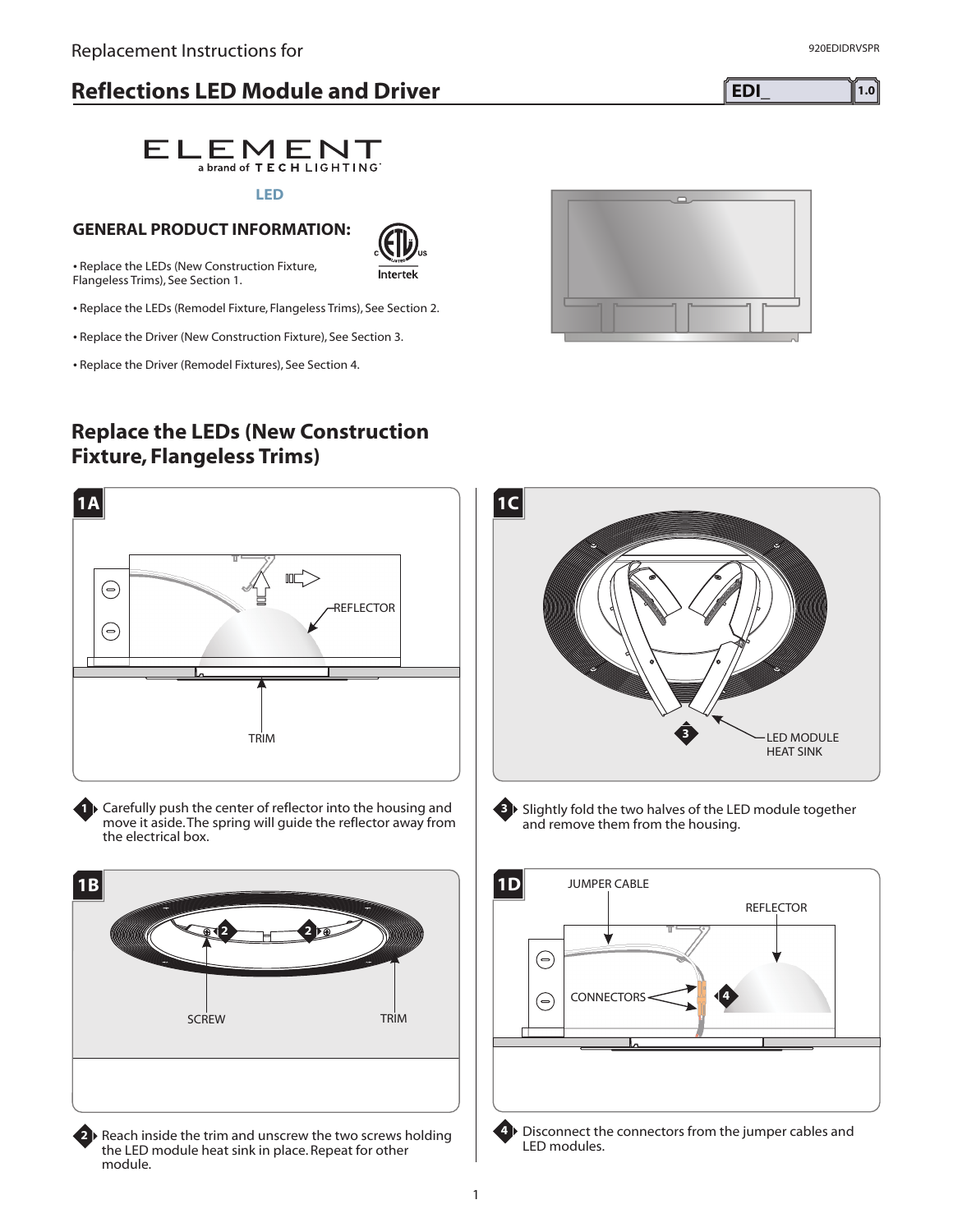

Open the LED module and position it so that the screw holes on the module align with the holes on the trim. **7**

**1G 8** SCREW TRIM **8**

**8** Reinstall the four screws to secure in place.



**9** Push the spring up toward the housing, then reinstall the reflector back to the trim and make sure it's properly seated in the trim. **Make sure the wires do not become pinched.**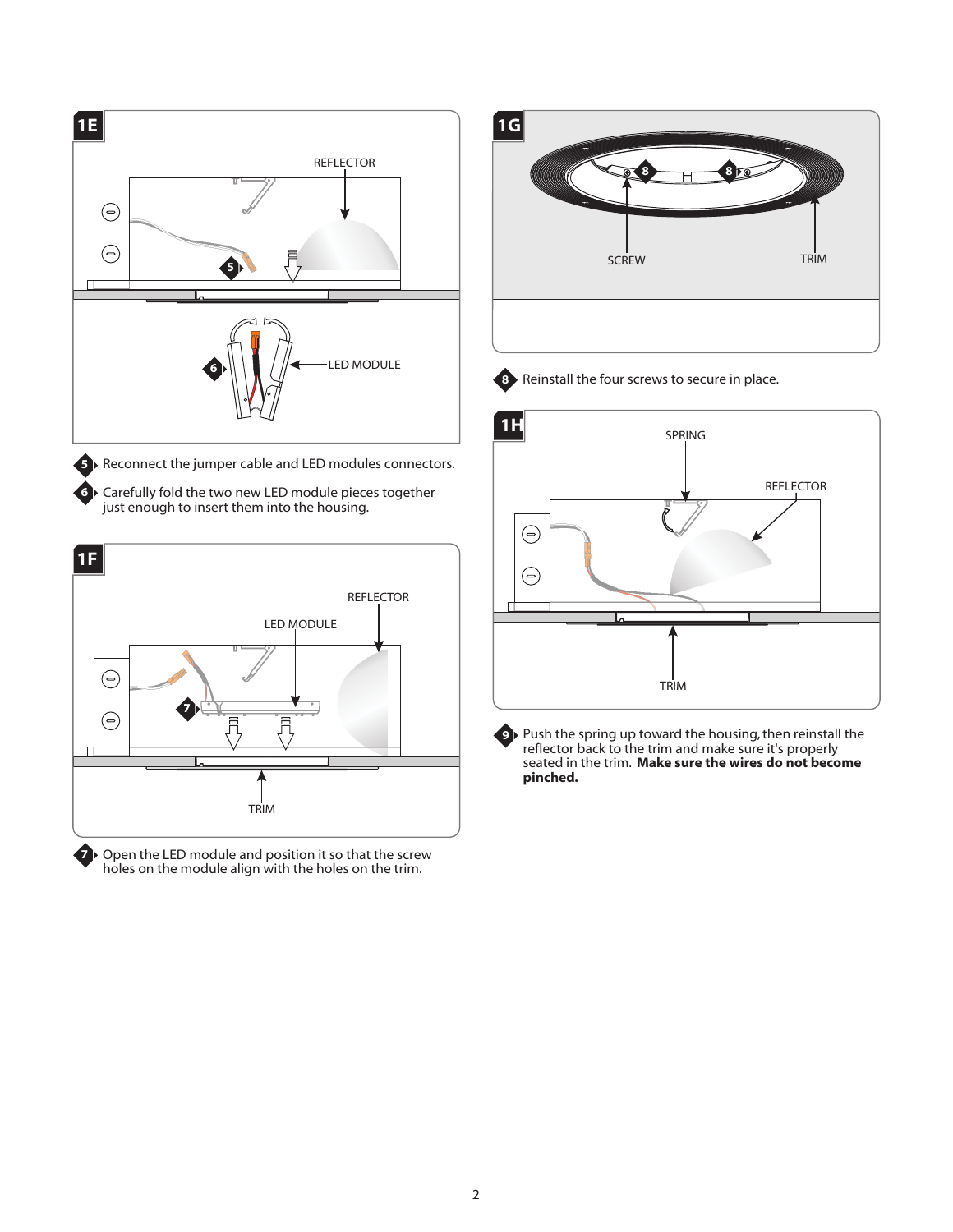# **Replace the LEDs (Remodel Fixture, Flangeless Trims)**

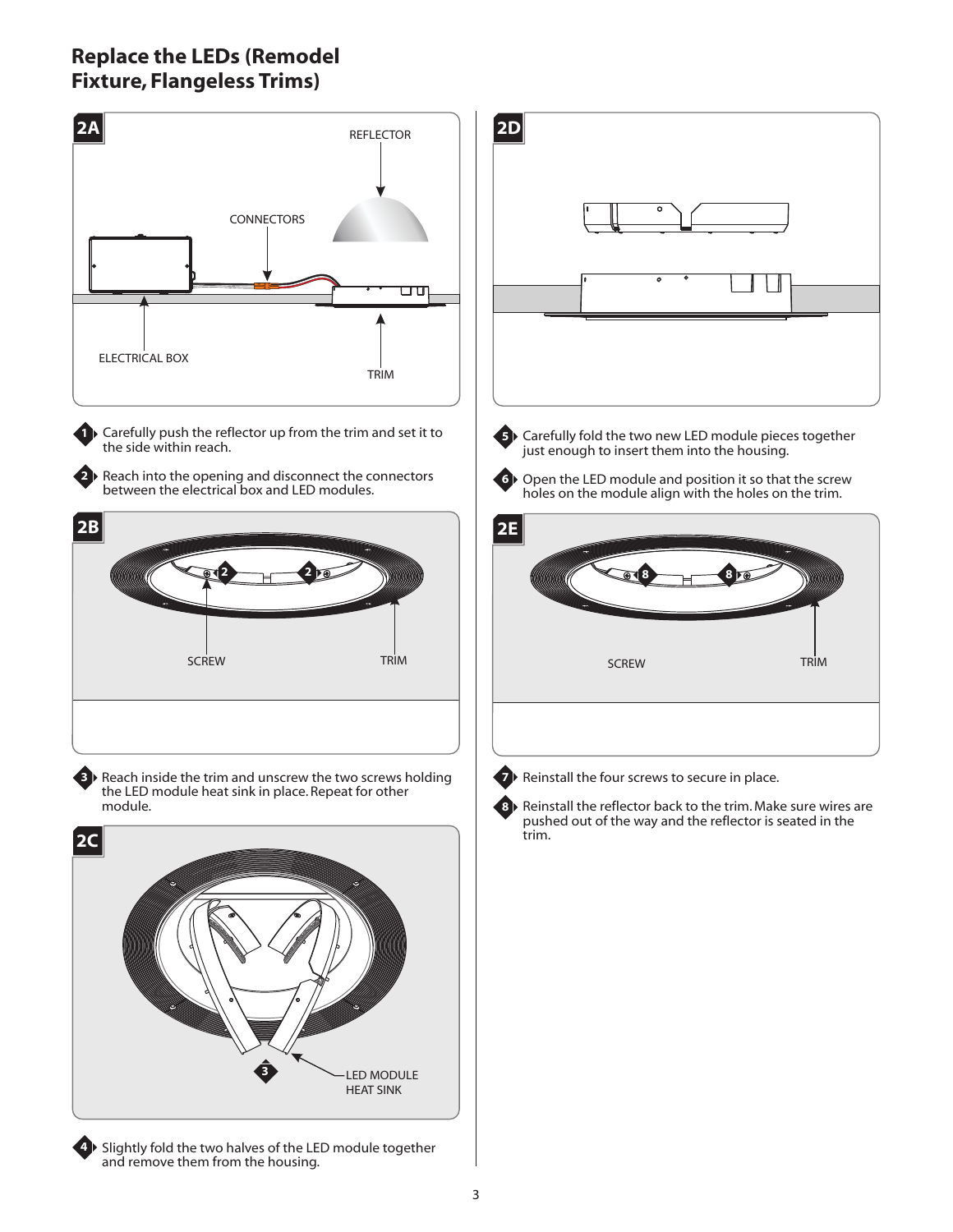### **Replace the Driver (New Construction Fixture)**



**1** Carefully push the center of the reflector into the housing and move it aside.The spring will guide the reflector away from the electrical box.

**2** Depress the spring and secure it with the spring screw for easier access.



**NOTE:** Standard model shown. For wiring assistance, use the instructions provided with your fixture model.



**3** ▶ Push on tab and remove electrical box cover.

4 ▶ Take note of the wire connections, disconnect the connectors from the jumper cable and driver, and remove the wire nut connections from the black and white driver wires.



**5** Bemove the driver from the housing.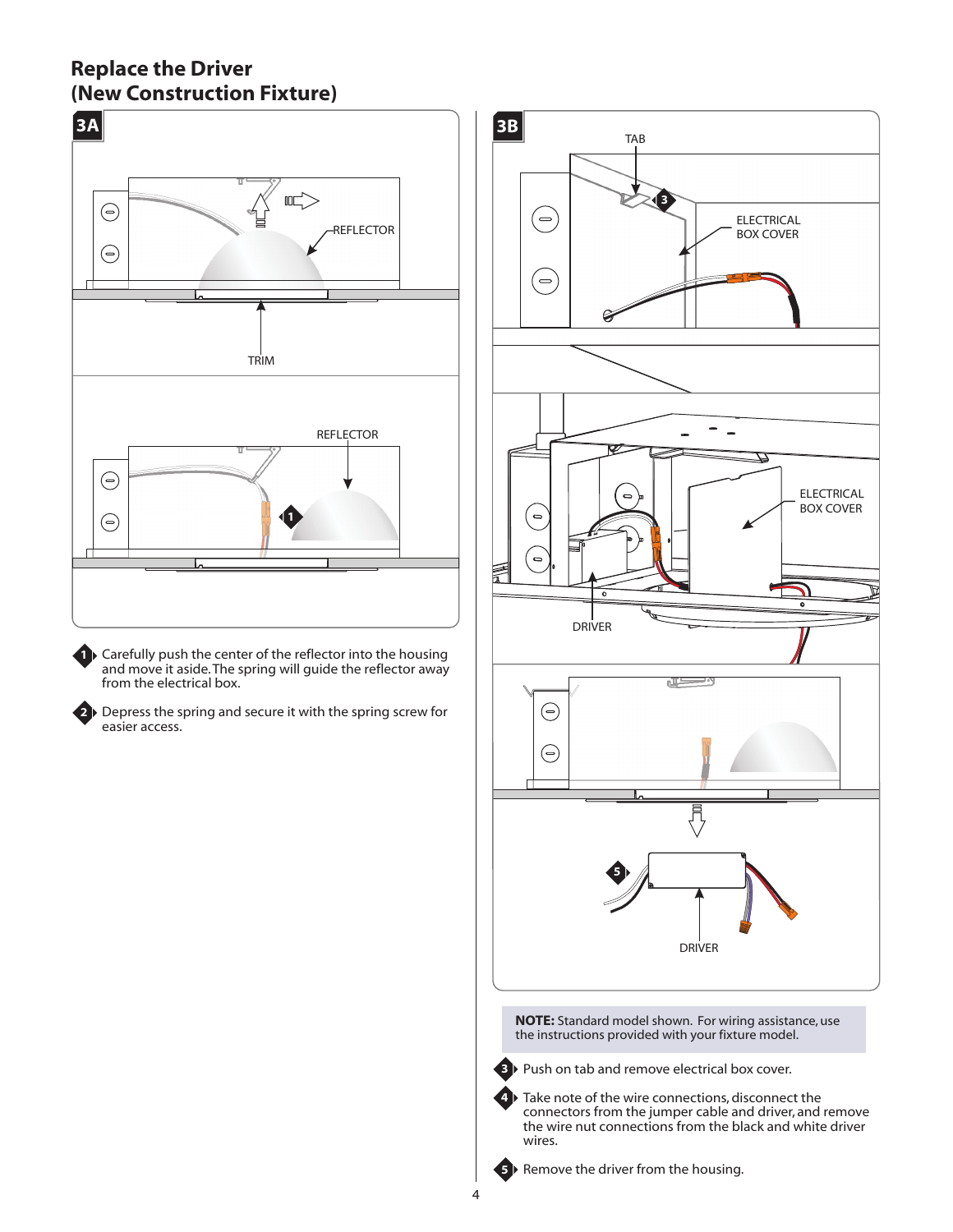

**9** Remove the screw from the spring to release it.



**10** Push the spring up toward the housing, then reinstall the reflector back to the trim and make sure its properly seated in the trim. **Make sure the wires do not become pinched.**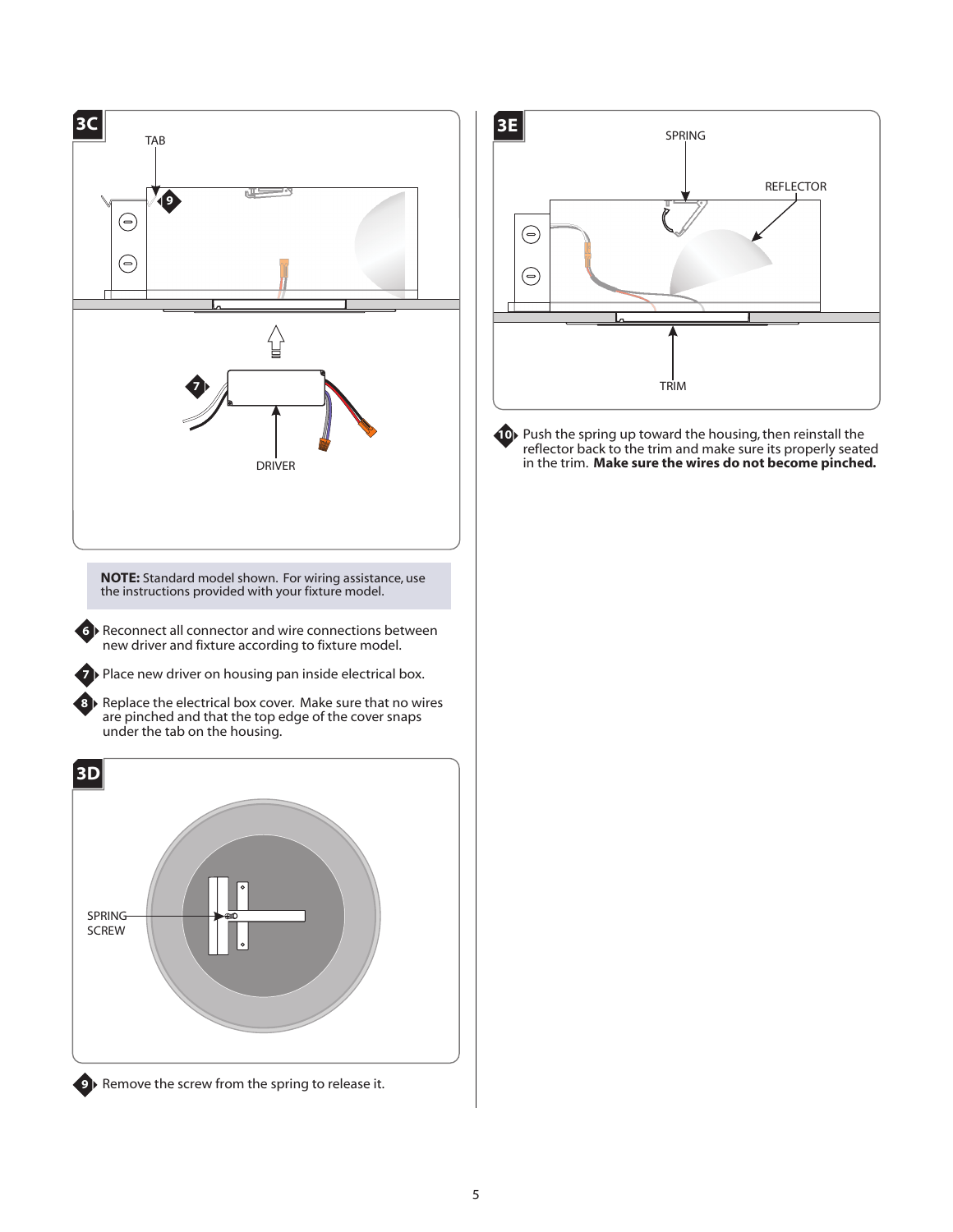#### **Replace the Driver (Remodel Fixtures)**





**4**

**1** For Flanged Trims, pull the trim down from the ceiling.

**For Flangeless Trims,** carefully push the reflector up from **2** the trim and set it to the side within reach.

**Bring the electrical box down through the ceiling. <b>For Flangeless Trims,** unclip the strain relief cable from the electrical box and disconnect the jumper cable from the trim to fully remove the box.

Open the electrical box door by loosening the screw and removing the door.





**5** Loosen the screws and remove the driver bracket.

**6**

**8**

driver.

Reconnect all wire connections between new driver and fixture according to fixture model.

Take note of the wire connections and disconnect the



Place new driver in electrical box and secure driver bracket with screws.



**9** Replace the electrical box cover and tighten the screw. Make sure no wires are being pinched.



**<sup>10</sup>** For Flangeless Trims, re-connect the strain relief cable to the electrical box and connect the jumper cable to the trim.



**11** Place the electrical box in an appropriate location in the ceiling.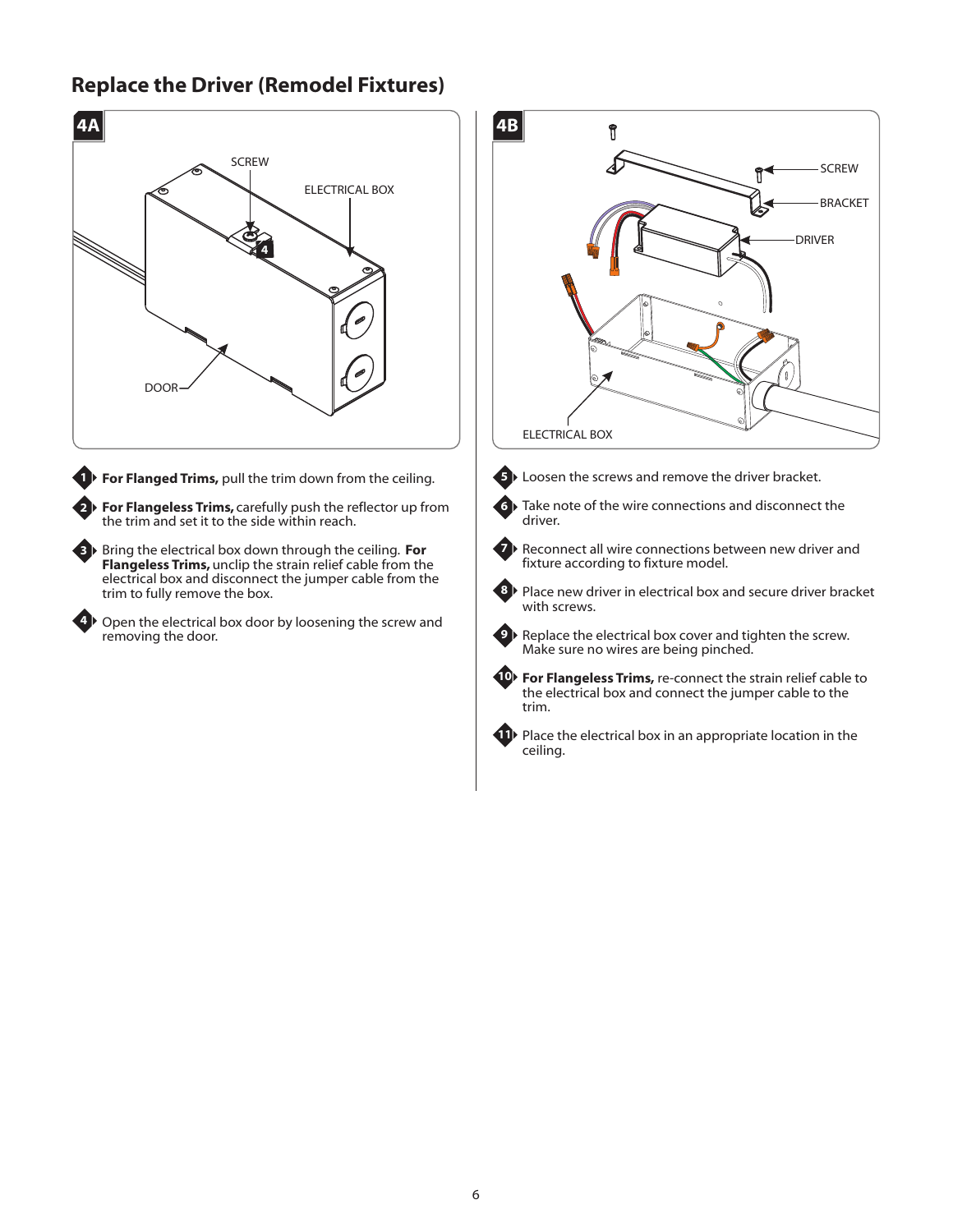

**For Flanged Trims,** spread the two spring clips outward, then push the trim up into the ceiling cutout until secure making sure to neatly tuck in any wiring. **NOTE:** It is recommended to orient the trim such that the wire is facing the electrical box to prevent wires from becoming pinched.

**13**

**12**

**For Flangeless Trims,**reinstall the reflector back to the trim. Make sure wires are pushed out of the way and the reflector is properly seated in the trim.